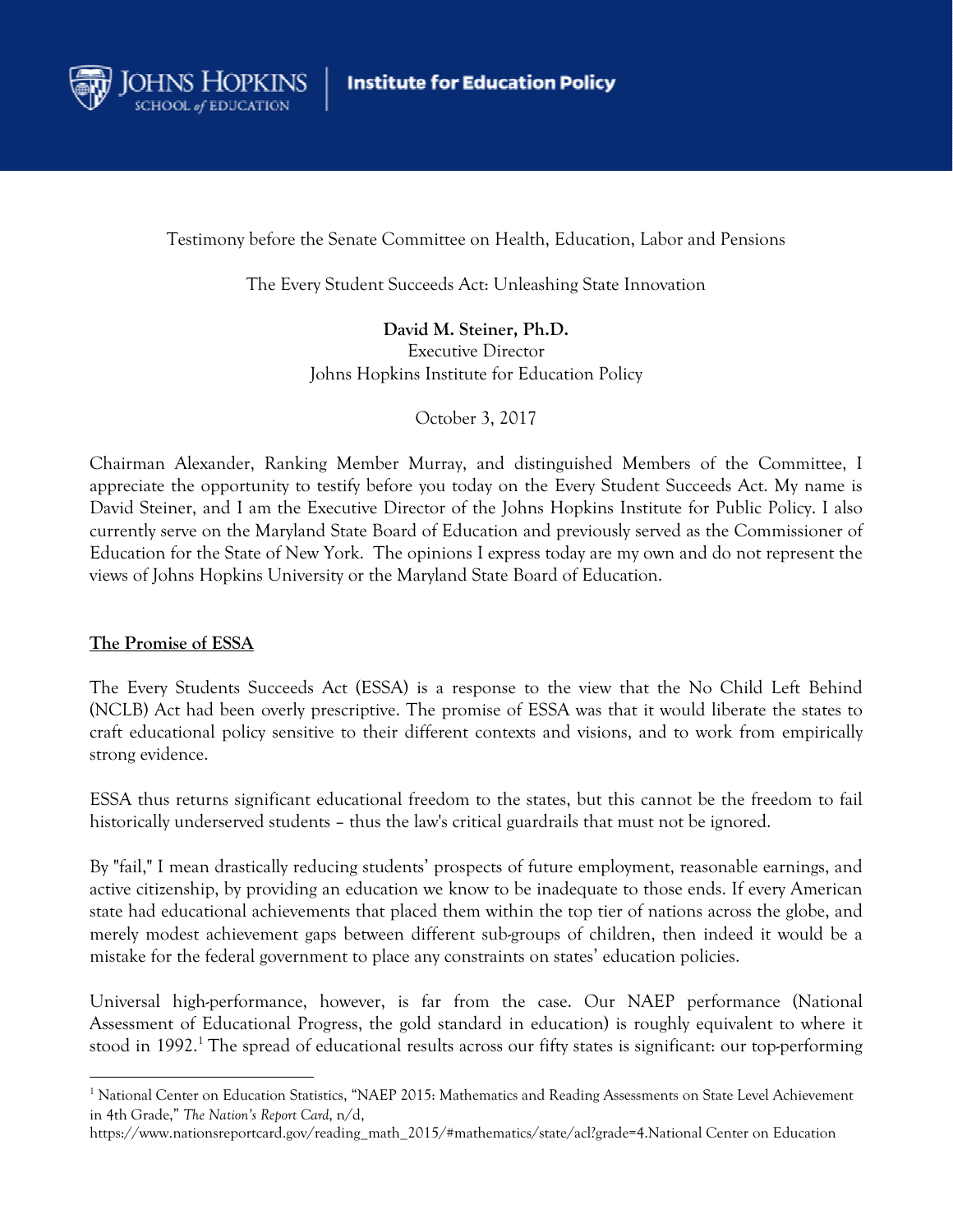states match the best systems in the world, but our lowest-performing states do not. One analysis from the National Center for Education Statistics found that our lowest-performing states provide a math education equivalent to that of Armenia, the Ukraine, and Khazakhstan.<sup>2</sup> Another study found that, for students in the class of 2015, four of our states score below Turkey - and thirty other industrialized countries.<sup>3</sup>

Moreover, the achievement gap between student subgroups in the United States remains tragically large. On the SAT (Scholastic Achievement Test), for example, the college-ready achievement gap between African American and Hispanic students and White and Asian students is staggering.<sup>4</sup>

It is because Congress recognized this reality, that they included certain guardrails in ESSA to ensure that states, districts, and schools were held accountable for the performance of ALL students.

## **ESSA State Plans: Shortcomings and Successes**

The same learning gaps noted above underline why it is concerning that many ESSA plans have been unimaginative and, in some cases, worryingly vague about plans for raising the quality of education for students with the greatest needs. To cite independent, expert peer analysis of state plans compiled by Bellwether Education Partners:

With the exceptions of New Mexico and Tennessee, states have not yet adequately addressed how they plan to use federal funds to help increase student achievement, increase options for students, or intervene in chronically low-performing schools.<sup>5</sup>

ESSA requires the Secretary of Education and her staff to chart a course between the arguably overlyprescriptive federal interventions of the past and signing blank checks to the states. In several cases, the U.S. Department of Education (ED) feedback on state ESSA plans effectively ensures that states meet their ESSA obligations. This has been true, for instance, where states had put subgroup performances together into "super-subgroups" – thus potentially limiting support for the most disadvantaged students. ED appropriately required each subgroup to be included in state plans pursuant to the law before plans were approved.

In other cases, it is difficult to assert that all aspects of approved state plans have met ESSA's requirements. Below are just a few examples to illustrate my point:

<u> 1989 - Andrea Santa Andrea Santa Andrea Santa Andrea Santa Andrea Santa Andrea Santa Andrea Santa Andrea San</u>

Statistics, "NAEP 2015: Mathematics and Reading Assessments on State Level Achievement in 8th Grade," *The Nation's Report Card*, n/d, https://www.nationsreportcard.gov/reading\_math\_2015/#mathematics/state/acl?grade=8.

<sup>&</sup>lt;sup>2</sup> National Center for Education Statistics, "U.S. States in a Global Context: Results from the 2011 NAEP-TIMSS Linking Study" (Washington DC: Institute of Education Sciences, 2013),

https://nces.ed.gov/nationsreportcard/subject/publications/studies/pdf/2013460.pdf. 3

<sup>&</sup>lt;sup>3</sup> Eric A. Hanushek, Paul Peterson, and Ludger Woessman, "Not Just the Problems of Other People's Children: U.S. Student Performance in Global Perspective" (Boston, MA: Harvard's Program on Educational Policy and Governance, May 2014), https://sites.hks.harvard.edu/pepg/PDF/Papers/PEPG14-01\_NotJust.pdf.

<sup>4</sup> Scott Jaschik, "Scores on New SAT Show Large Gaps by Race and Ethnicity," *Inside Higher Ed*, September 27, 2017, https://www.insidehighered.com/news/2017/09/27/scores-new-sat-show-large-gaps-race-and-ethnicity. 5

 $^5$  Chad Aldeman, Max Marchitello, and Kaitlin Pennington, "An Independent Review of ESSA State Plans" (Washington DC: Bellwether Education Partners, June 27, 2017),

https://s3.amazonaws.com/online.fliphtml5.com/fncb/lhtf/index.html#p=1.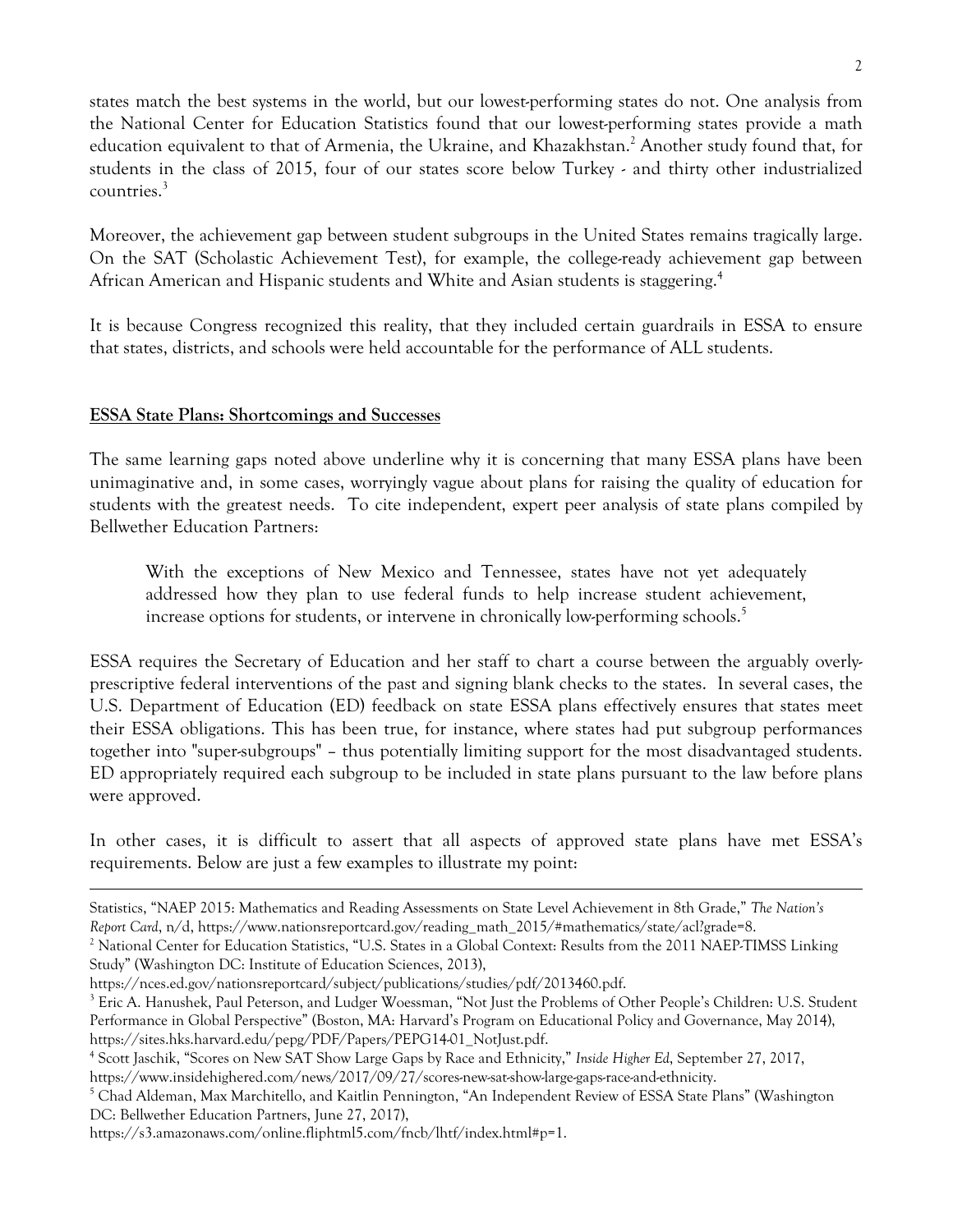- First, the statute requires states to establish a definition of "consistently underperforming" and to identify schools for targeted support and improvement if one or more subgroups is consistently underperforming (ESSA Sec.  $1111(c)(4)(C)$ ). Some states have defined "consistently underperforming" so vaguely as to leave us wondering how they will identify them. A larger number of states have conflated ESSA's requirements to identify schools for "targeted" and "additionally targeted" schools into a single definition, thereby limiting the number of students and schools that will receive support. In my judgment, ED should, in fidelity to ESSA, be scrutinizing this issue more closely.
- Second, there is modest emphasis on student subgroup performance in state accountability systems, even though ESSA clearly requires differentiation of schools based on all indicators in a state accountability system for all students and each subgroup of students (ESSA Sec.  $1111(c)(4)(C)$ ). Several approved state ESSA plans do not factor subgroup performance into school ratings at all.
- Third, ESSA requires state plans to describe how each state will ensure that students from lowincome families and students of color are not served at disproportionate rates by ineffective, outof-field, or inexperienced teachers (ESSA Sec.  $1111(g)(1)(B)$ ). Frankly, to meet this critically important target, states would need to completely redesign their teacher pipelines, with important shifts in both the credentialing and funding of the teaching profession. No factor within a school has more impact on student academic performance than teacher quality, and yet this is one area where too many states are offering small, piecemeal policy remedies, at best.
- Fourth, ESSA requires that states must support low-performing schools with evidence-based practices (ESSA Sec. 1111(d)(1)(B)(ii) and Sec. 1111(d)(2)(B)(ii)).<sup>6</sup> It is unfortunately true that one can find a study to support almost any potential policy. However, states have the freedom under ESSA to insist that funded responses meet the most rigorous standards of research-based policy, using such resources as the Institute for Education Science's What Works Clearinghouse, the Best Evidence Encyclopedia, and the Evidence for ESSA tool.<sup>7</sup> Almost all states have, to date, declined to use this lever.
- Lastly, under ESSA, only 1% of graduating students namely those with the most severe cognitive disabilities – are exempt from the requirements a state sets for its "regular high school diploma" (ESSA Sec. 8101(25)(A)(ii)(I)(bb)), yet multiple states are using pathways to graduation for students with disabilities that differ substantially from those embedded in the regular high school diploma. A recent analysis from the Alliance for Excellent Education found that four states had specific diploma pathways for students with disabilities, and fourteen states waived or modified graduation requirements for a regular high school diploma for students with

<sup>7</sup> See, for instance, Robert Slavin, "Evidence for ESSA and the What Works Clearinghouse," *Huffington Post*, February 9, 2017, http://www.huffingtonpost.com/entry/evidence-for-essa-and-the-what-works-

 

<sup>6</sup> The Johns Hopkins Institute for Education Policy provided the research for *Evidence in ESSA: Why it Matters*, a report on this subject issued by Chiefs for Change. Chiefs for Change, "ESSA and Evidence: Why It Matters" (Washington, DC: Chiefs for Change, June 2016), http://chiefsforchange.org/wp-content/uploads/2016/07/ESSA-and-Evidence-Why-It-Matters.pdf. 7

clearinghouse\_us\_589c7643e4b02bbb1816c369.